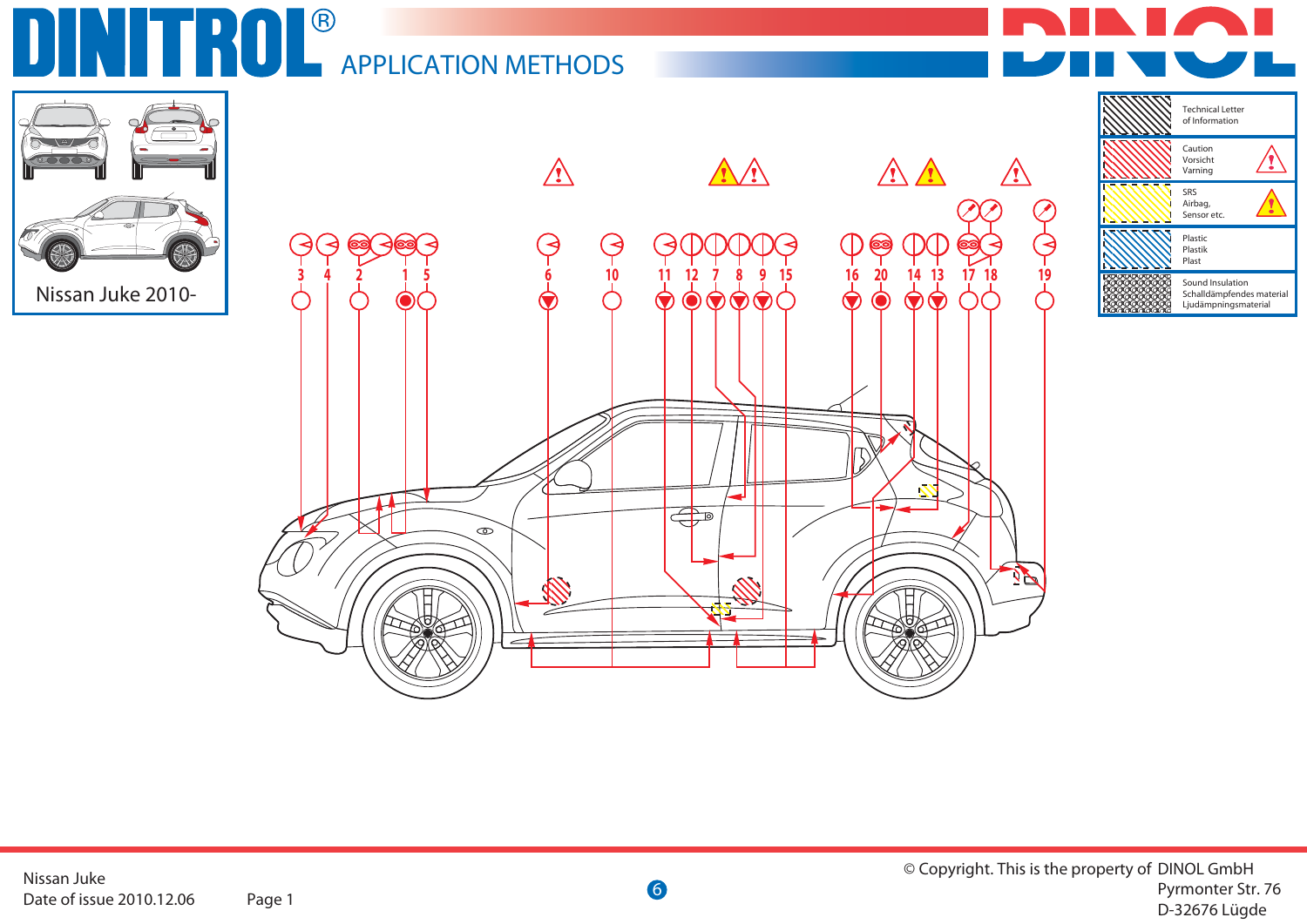Technical Letter of InformationCaution Vorsicht $\backslash\!\!\wr$  Varning SRS Airbag, Sensor etc. Ljudämpningsmaterial Nissan Juke 2010- PlasticŞ e)<br>T e € ලං 3 ලු  $\Theta$ Y Plastik Plast **21 24 25 28 29 32 33 36 37 40 41 44 45 48 49 52 53 55 56** Sound Insulation Schalldämpfendes material U 秉 <u>ବ୍</u>  $\overline{\phantom{a}}$  $\overline{\cdot}$ ັ໐່ ≂  $\bullet$  $\circ$  $\Omega$  $\circ$  $\overline{\cdot}$  $\overline{\bullet}$ а F. **22**<br>◎ **23 26 27 30 31 34 35 38 39 42 43 46 47 50 51 54 57** $\dot{\varphi}$  $\bigcirc$ 6 666  $\Theta$  $\Theta$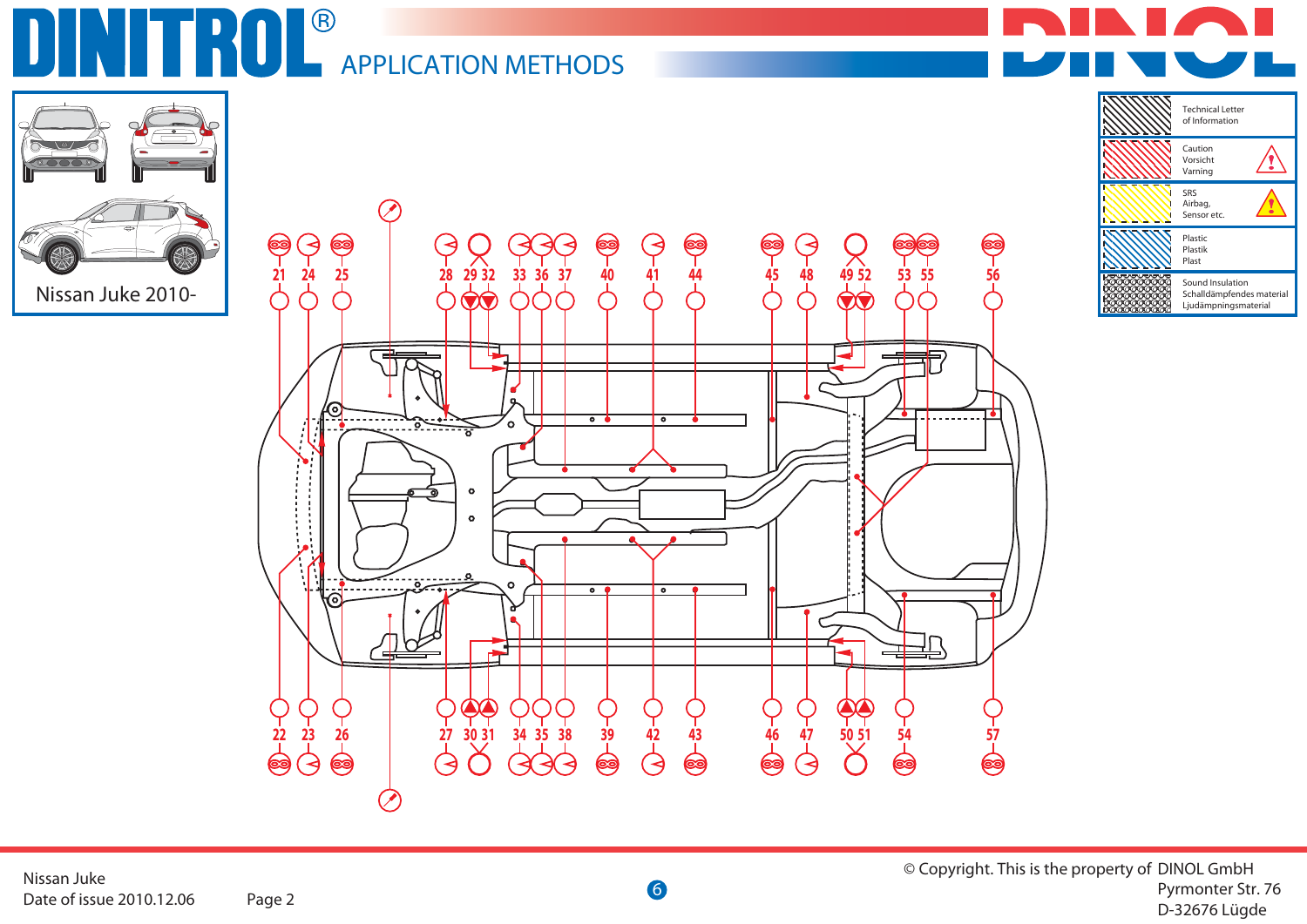



Nissan Juke Date of issue 2010.12.06 Page 3

 $\sim$  6  $\sim$